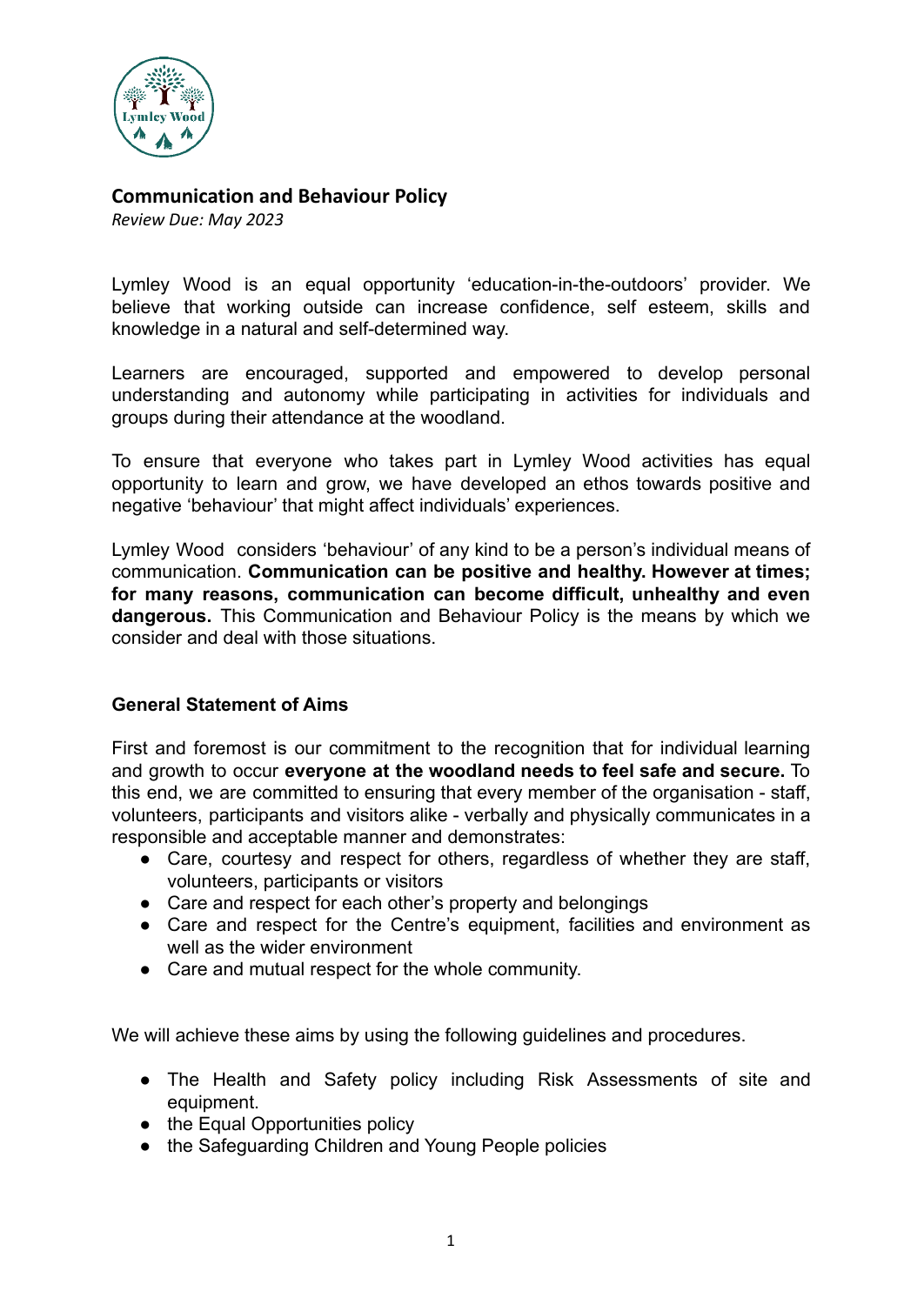

- Up-to-date First Aid certificates, Food Hygiene certificates (when necessary), and DBS checks
- Centre staff will keep all equipment in good working order and all facilities in acceptable conditions.

#### **Communication between Staff, Volunteers, Participants and Visitors**

If everyone who works or attends the woodland values themselves and others around them, our learning environment will be open and nurturing. At times however one person's needs may conflict with another person's needs. Communication between people at this time may become difficult and those people may need help in order to diffuse the situation and to become aware of where the conflict or mis-understanding may have occurred.

It is the organisation's understanding that individuals have the right to participate or not participate in the activities provided. Participation or non-participation is equally valued so long as communication around the subject is positive and inclusive. Eg. A person has the right to decline from participating but does not have the right to disrupt or prevent other people's participation.

In the event of communication becoming problematic the staff will follow **set procedures** so as to return the individual or group and/or the session to acceptable forms of communication.

*Procedures:*

- 1. Attempt to diffuse the situation, including separating individuals if necessary. (where possible a member of staff should attend to each individual)
- 2. Listen, without judgement, to each party (Use Helping Protocol, see Appendix)
- 3. Ascertain if any other influences are involved
- 4. Once calm, support individuals to listen and hear each other's concerns
- 5. Support individuals to attempt reconciliation with mediation/assistance if necessary.
- 6. In the event that reconciliation is not forthcoming, separate individuals if necessary in order to continue activity
- 7. i) In situations involving Children and Young People, if reconciliation is not possible during the session, inform educational establishment/parents/carers (agreed at initiation of programme) of the situation and actions taken. ii) In situations involving adults, vulnerable or otherwise, discuss with all parties how the situation might be resolved so as to enable continuation of group working.
- 8. Continue communication with adult individuals/educational establishment/ parents/carers as regards to following sessions, if relevant.
- 9. Keep record of situation and actions/resolution